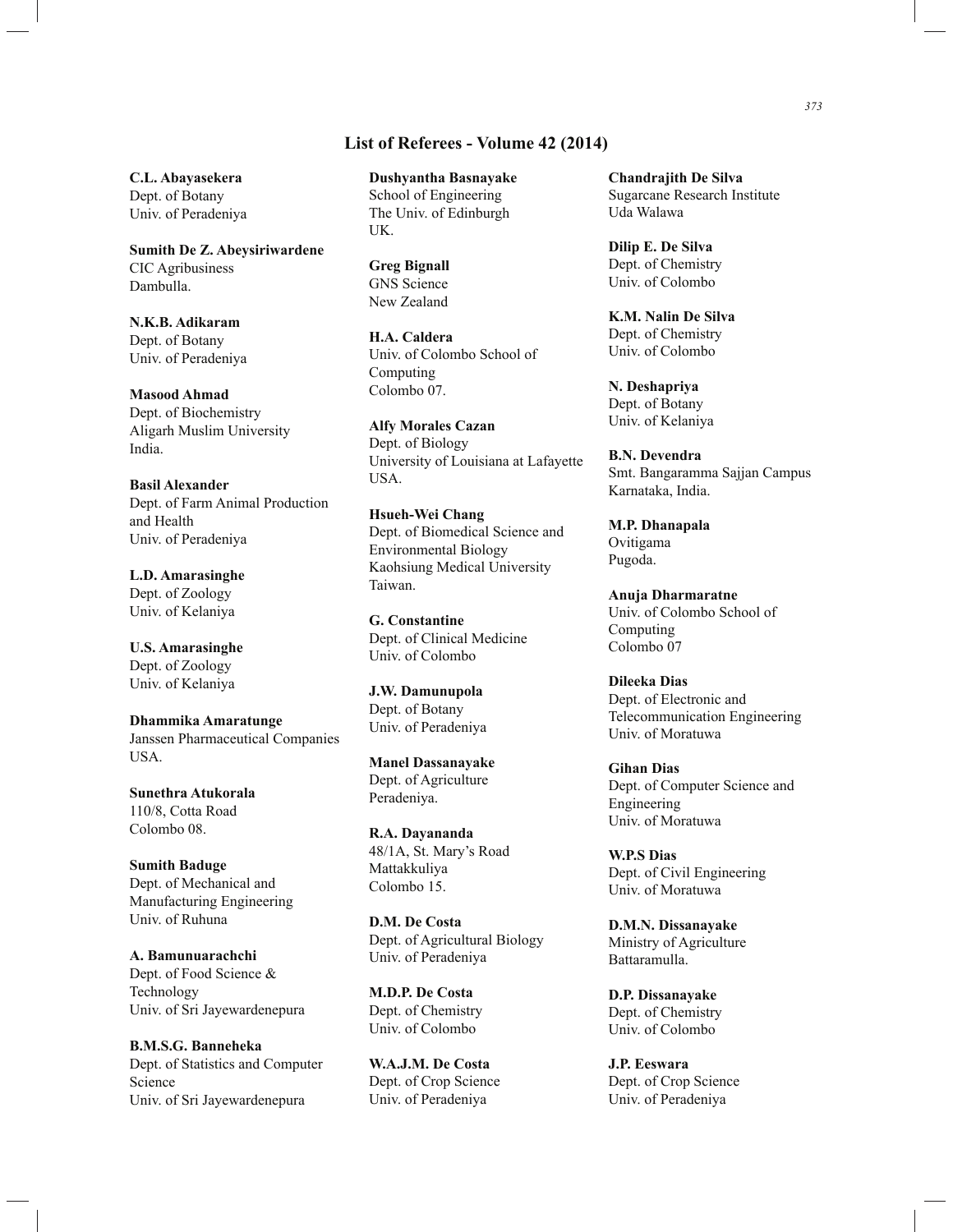**Piyasiri Ekanayake** Faculty of Science Univ. of Brunei Darussalam Brunei Darussalam

**Kumudu Fernando** Tiverten Estate Peradeniya

**W.P.D. Fernando** Dept. of Mechanical Engineering Univ. of Peradeniya

**Suranjan Fernando** Postgraduate Institute of Science Univ. of Peradeniya

**Jaanaki Gunaratne**  Specialist Food Ingredients Kirulapona Colombo.

**L.H.P. Gunaratne** Dept. of Agricultural Economics and Business Management Univ. of Peradeniya

**Mangala Gunatilake** Dept. of Physiology Univ. of Colombo

**I.A.U.N. Gunatilleke** Dept. of Botany Univ. of Peradeniya

**H.D. Gunetilleke** Dept. of Mechanical Engineering The Open Univ. of Sri Lanka

**H.M.S. Heenkenda** Fruit Crops Research and Development Centre Horana

**K.S. Hemachandra** Dept. of Agricultural Biology Univ. of Peradeniya

**Ajith C. Herath** Dept. of Physical Sciences Rajarata Univ. of Sri Lanka

**K.P. Hewagamage** Univ. of Colombo School of Computing Colombo 07

**P. Hewageegana** Dept. of Physics Univ. of Kelaniya

**O.A. Ileperuma** Dept. of Chemistry Univ. of Peradeniya

**C.K. Illeperuma** Dept. of Food Science and Technology Univ. of Peradeniya

**Abhaya Induruwa** Canterbury Christ Church University UK

**D.L. Jayaratne** Dept. of Microbiology Univ. of Kelaniya

**J.M.J.W. Jayasinghe** Dept. of Electronics Wayamba Univ. of Sri Lanka

**Udith Jayasinghe Mudalige** Dept. of Agri-Business Management Wayamba Univ. of Sri Lanka

**Y.N.A. Jayatunge** Dept. of Zoology Univ. of Colombo

**U. de S. Jayawardena** Dept of Civil Engineering Univ. of Peradeniya

**Mahesh Jayaweera** Dept. of Civil Engineering Univ. of Moratuwa

**Monika Johansson** Swedish Univ. of Agricultural Sciences Sweden

**Anitha Karun** Crop Improvement Division Central Plantation Crops Research Institute India.

**E.H. Karunanayake** Institute of Biochemistry, Molecular Biology and Biotechnology Colombo 03.

**A.M. Karunarathne** Dept. of Botany Univ. of Peradeniya

**D.N. Karunaratne** Dept. of Chemistry Univ. of Peradeniya

**V. Karunaratne** Dept. of Chemistry Univ. of Peradeniya

**N. Karunaweera** Dept. of Parasitology Univ. of Colombo

**C.I. Keppitiyagama** Univ. of Colombo School of Computing Colombo 07

**Amit Keshav** Dept. of Chemical Engineering National Institute of Technology India*.*

**Khawar Khurshid** National Univ. of Science and Technology Pakistan.

**N.D. Kodikara** Univ. of Colombo School of Computing Colombo 07

**Nilwala Kottegoda** Dept. of Chemistry Univ. of Sri Jayewardenepura

**S.A. Kulasooriya** Institute of Fundamental Studies Kandy

**Y.A. Kumarayapa** Dept. of Electronics Wayamba Univ. of Sri Lanka

**S.R. Liyanage** Dept. of Statistics and Computer Science Univ. of Kelaniya

## *374*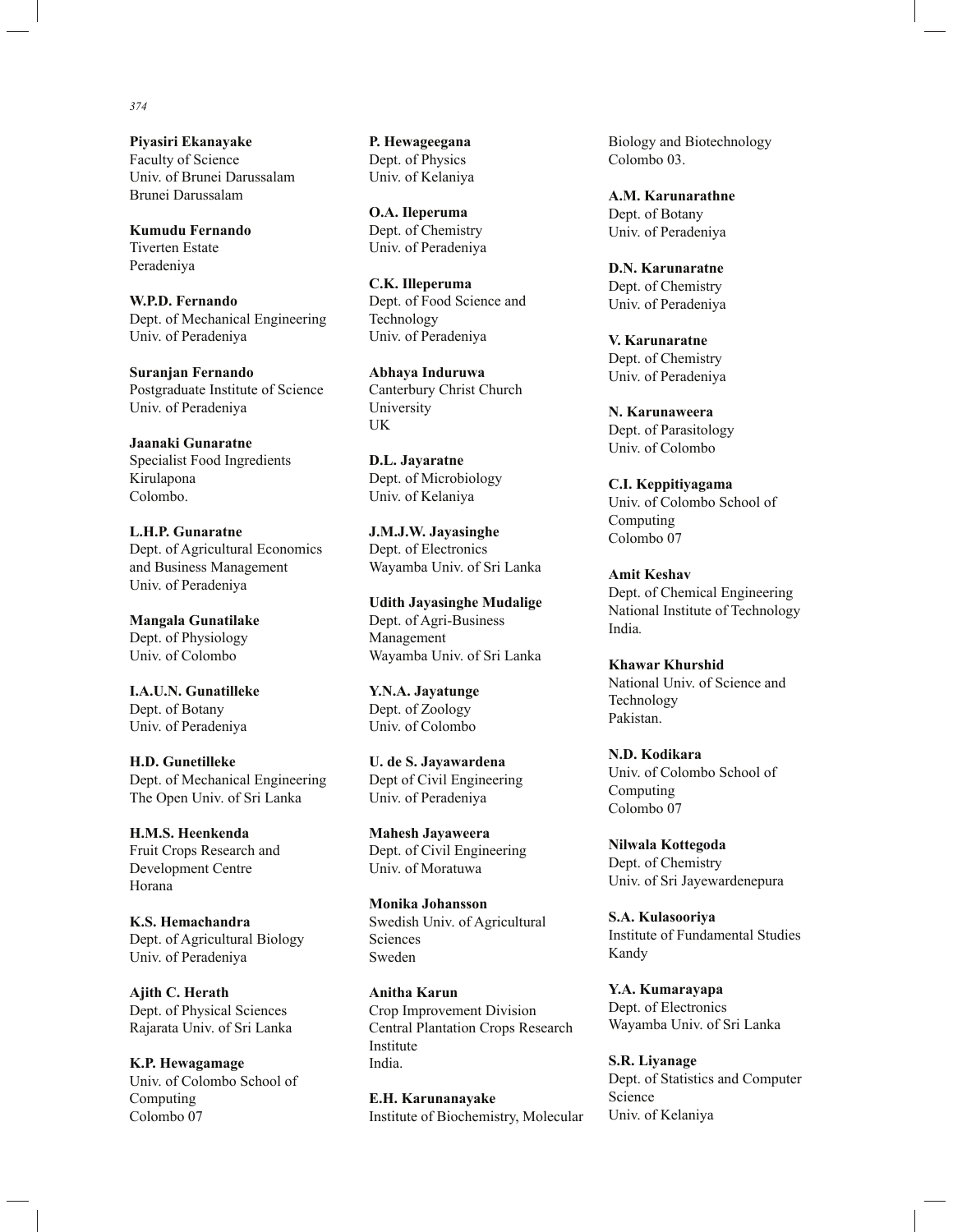**Sumedha Madawala** Dept. of Botany Univ. of Peradeniya

**T. Madhujith** Dept. of Food Science and Technology Univ. of Peradeniya

**D.N. Magana-Arachchi** Institute of Fundamental Studies Kandy

**P. Mahawatte** Dept. of Nuclear Science Univ. of Colombo

**P. Manage** Dept. of Zoology Univ. of Sri Jayewardenepura

**Jagath Manatunge** Dept. of Civil Engineering Univ. of Moratuwa

**C. Manoharachary** Dept. of Botany Osmania University India.

**M. Meegaskumbura** Dept. of Zoology Univ. of Peradeniya

**J.N. Meegoda** New Jersey Institute of Technology USA.

**M.I.M. Mowjood** Dept. of Agricultural Engineering Univ. of Peradeniya

**Nanda Munasinghe**  Dept. of Materials Science and Engineering Univ. of Moratuwa

**Laith Ahmed Najam** Dept. of Physics Univ. of Mosul Iraq.

**Nishantha Nanayakkara** Hydro Power International (Pvt.) Ltd. Boralesgamuwa

**N.K.B.M.P. Nanayakkara** Dept. of Production Engineering Univ. of Peradeniya

**K.A. Nandasena** Dept. of Soil Science Univ. of Peradeniya

**Z. Osman** Physics Department Univ. of Malaya Malaysia

**Claudio Ottoni**  Laboratory of Forensic Genetics and Molecular Archaeology Univ. of Leuven Belgium

**S.E. Pieris** Dept. of Crop Science Univ. of Peradeniya

**T.S.G. Peiris** Dept. of Mathematics Univ. of Moratuwa

**A.L.T. Perera** Dept. of Agricultural Biology Univ. of Peradeniya

**Amal Shehan Perera** Dept. of Computer Science and Engineering Univ. of Moratuwa

**P.A.A. Perera** Dept. of Physics Univ. of Kelaniya

**S.S.N. Perera** Dept. of Mathematics Univ. of Colombo

**S.G. Piyadasa** Field Crops Research and Development Institute Mahailuppallama

**H.L. Premaratne** Univ. of Colombo School of Computing Colombo 07.

**K. Premaratne**  Dept. of Physics Univ. of Peradeniya

**Namal Priyantha** Dept. of Chemistry Univ. of Peradeniya

**Roshan Ragel** Dept. of Computer Engineering Univ. of Peradeniya

**R.M.G. Rajapakse** Dept. of Chemistry Univ. of Peradeniya

**Chandi Rajapaksha** Dept. of Soil Science Univ. of Peradeniya

**Shantha Ramanayake** 210/11, Kandy Road Gelioya.

**R.A.C.P. Ranasinghe** Dept. of Mechanical Engineering Univ. of Moratuwa

**N.P. Ranathunge** Dept. of Agricultural Biology Univ. of Ruhuna

**Gaya Ranawaka** Faculty of Natural Sciences The Open Univ. of Sri Lanka

**Sudheera Ranwala** Dept. of Plant Sciences Univ. of Colombo

**W.D. Ratnasooriya** Dept. of Zoology Univ. of Colombo

**R.P. Saini** Indian Institute of Technology Roorkee India

**Lilantha Samaranayake** Dept. of Electrical and Electronic Engineering Univ. of Peradeniya

**Pubudu Samarasekera** Dept of Physics Univ. of Peradeniya